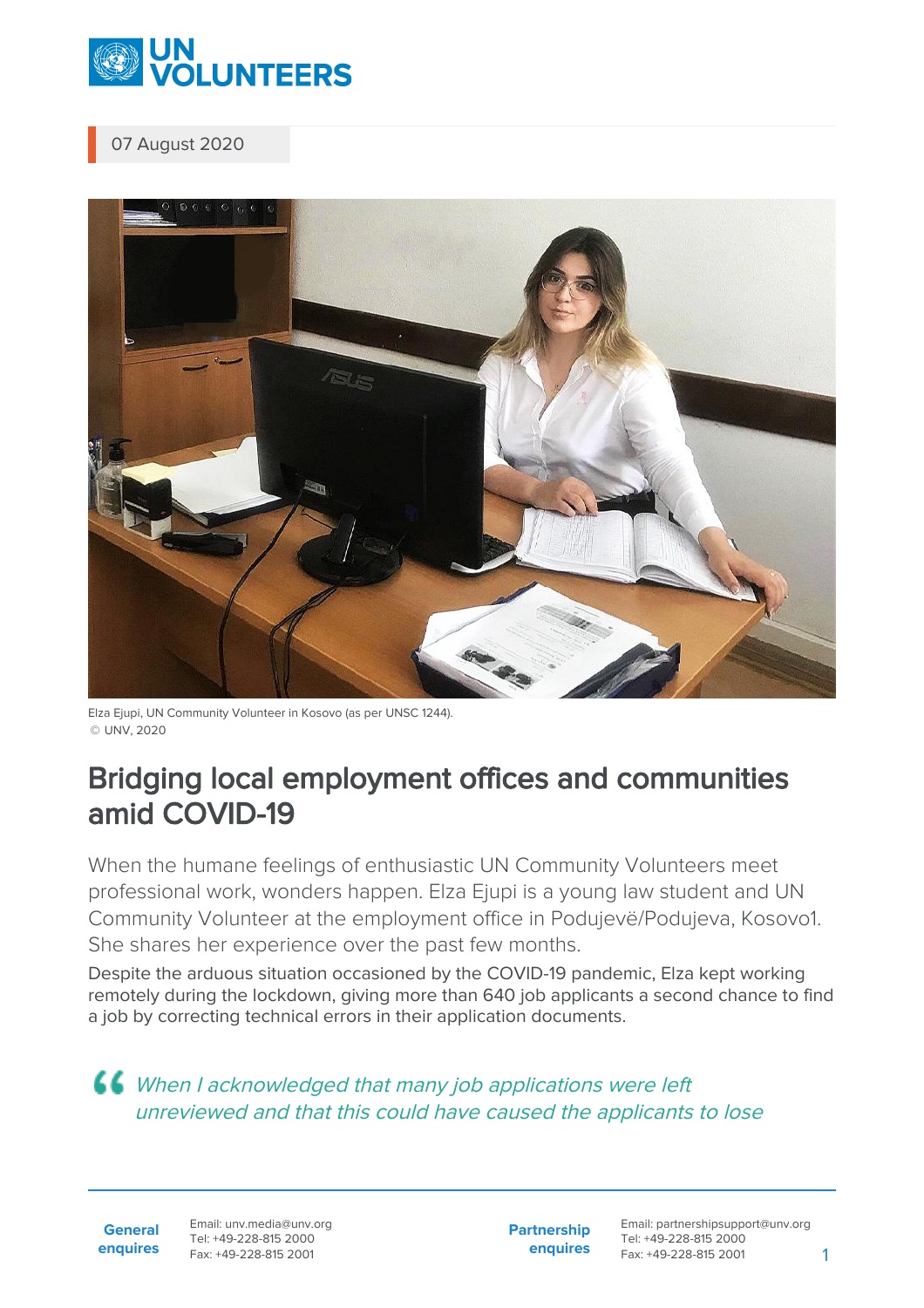

their chances of being employed or to receive the emergency package offered by the institutions, I decided to step in: I took the whole batch at home, went through thousands of them and reached out to the candidates to correct their errors. The situation was not easy, but I believe that helping people should be unconditional, against all the odds. --Elza Etjupi, UN Community Volunteer

Elza was appointed seven months ago to improve outreach and assist in the delivery of public service to her peers. Her work has offered young job-seekers information to enhance their employability. Employment offices bridge the gap between job-seekers and employers, and Elza's goal is to increase job-seeker awareness about the diverse professional opportunities in Kosovo. Ultimately, she hopes to help job seekers become confident in their ability to identify their professional selves.

**66** Before starting, I wasn't fully aware of the power of an employment office as a medium for changing individuals, but working there made me understand that if you want a job and actively seek it, you will find it, and it will transform you. —Elza Ejupi

The commitment and hard work of UN Community Volunteers are inspiring. Communities, their friends, and extended family feel the positive impact, proving that volunteers are genuine change agents who can impact the lives of individuals. Nora Kelmendi, a young aspiring teacher and volunteer for the Employment Office in Mitrovicë / Mitrovica, is a perfect example. During her assignment, she relentlessly encouraged her friends to register as job-seekers and to stay active.

**General enquires** Email: unv.media@unv.org Tel: +49-228-815 2000 Fax: +49-228-815 2001

**Partnership enquires**

Email: partnershipsupport@unv.org Tel: +49-228-815 2000 Fax: +49-228-815 2001 2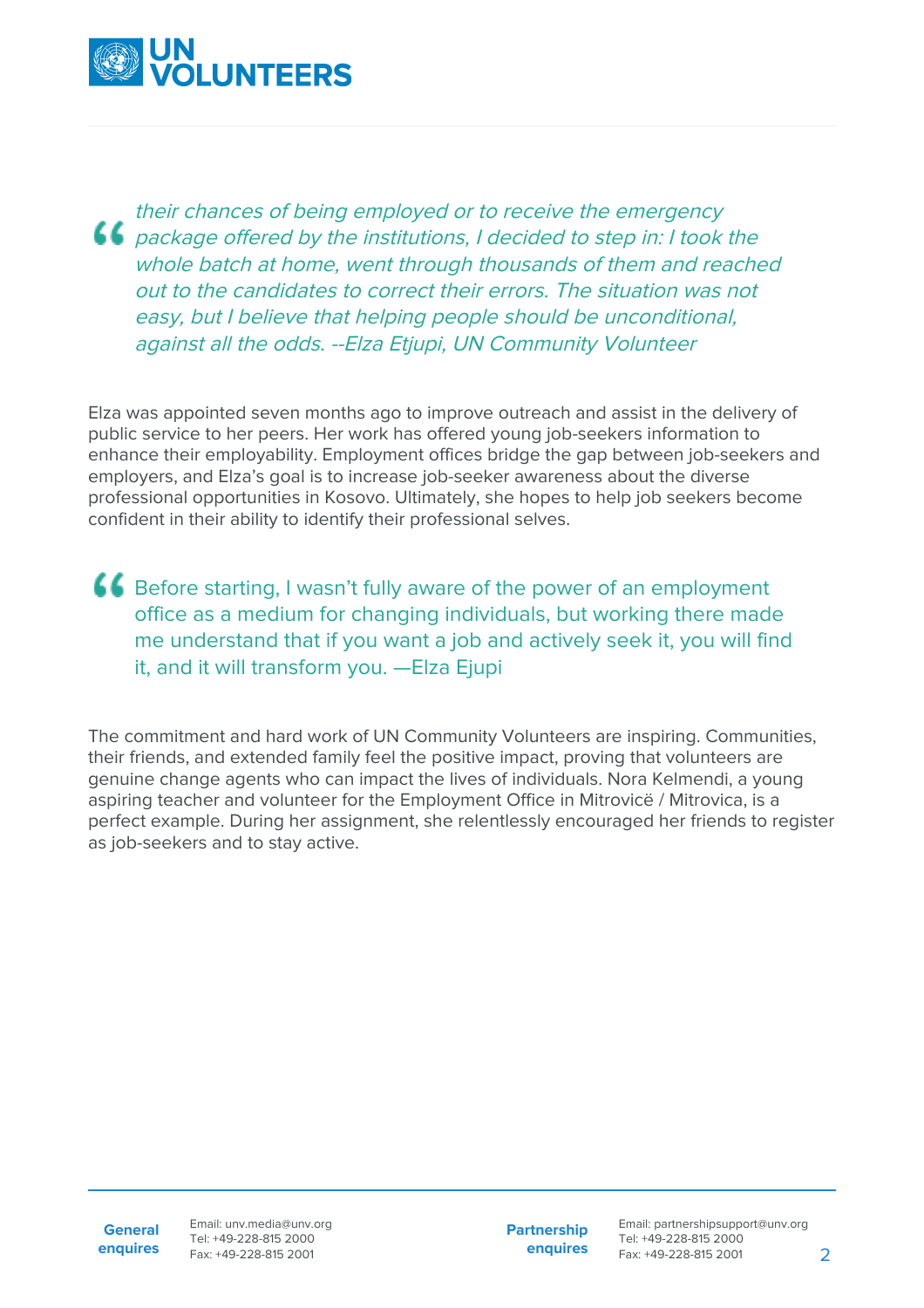



Nora Kelmendi, UN Community Volunteer, Kosovo (as per UNSC 1244). ©UNV 2020

## Many of my friends were undecided. They didn't know what to do after graduation, so I advised them to come to the employment office. Seven of them found jobs in a short time. —Nora Kelmendi

Nora prides herself on increasing her peers' level of knowledge about employment opportunities and is confident, staying informed. Above all, she cherishes volunteering and is grateful to be part of the learning experience.

## Of all professions out there, I have the biggest respect for volunteerism —Nora Kelmendi

Elza and Nora's assignment were made possible by the UN Secretary-General's

**General enquires** Email: unv.media@unv.org Tel: +49-228-815 2000 Fax: +49-228-815 2001

**Partnership enquires** Email: partnershipsupport@unv.org Tel: +49-228-815 2000 Fax: +49-228-815 2001 3